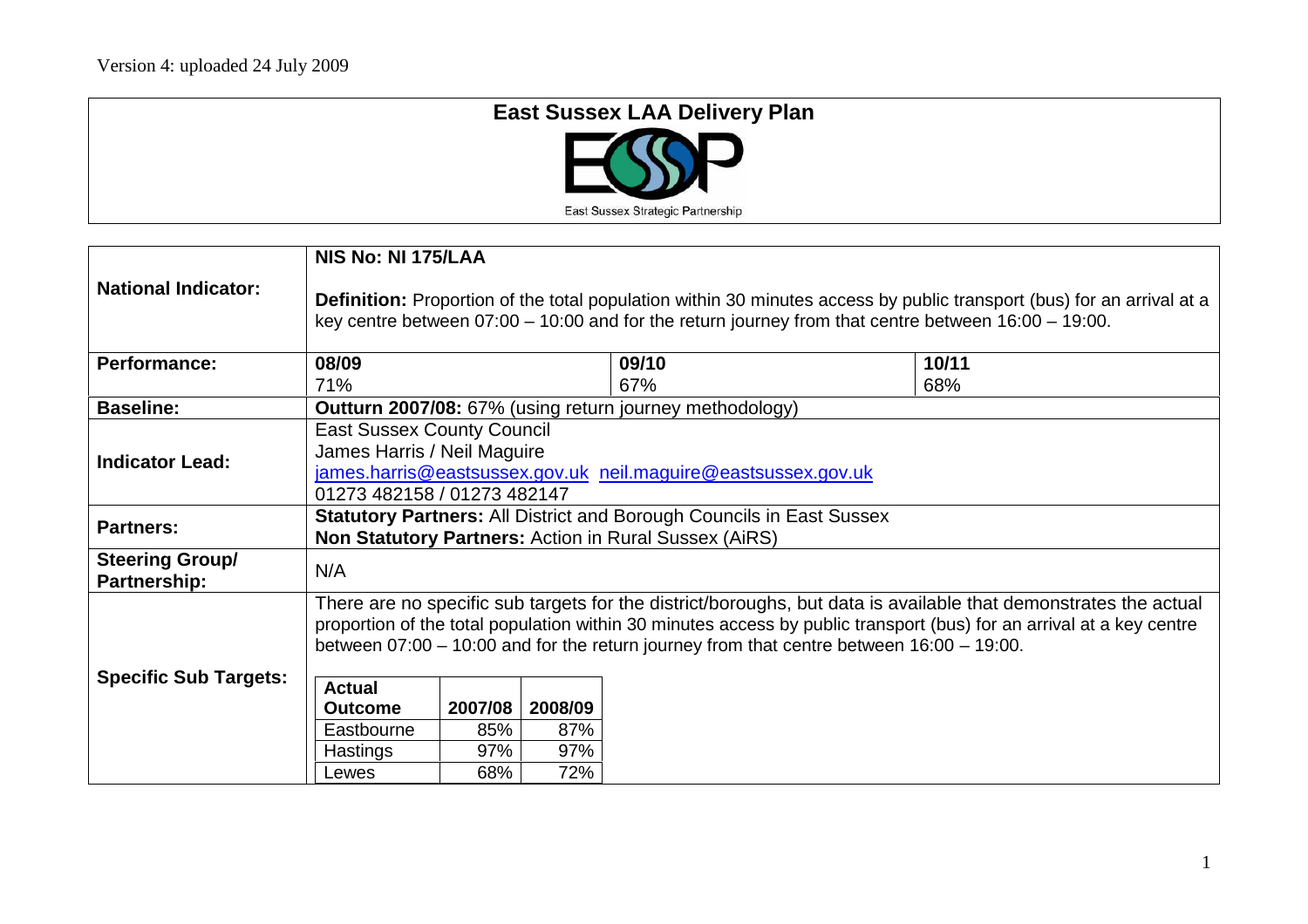## Version 4: uploaded 24 July 2009

|                                                                                                                                                                                                                                                                                                                                                     | Rother                                                                                                                                                                                                                                                                       | 50% | 55% |  |                                                                                                                                                                                                                                                                                                                                                                                                                                        |  |  |  |  |
|-----------------------------------------------------------------------------------------------------------------------------------------------------------------------------------------------------------------------------------------------------------------------------------------------------------------------------------------------------|------------------------------------------------------------------------------------------------------------------------------------------------------------------------------------------------------------------------------------------------------------------------------|-----|-----|--|----------------------------------------------------------------------------------------------------------------------------------------------------------------------------------------------------------------------------------------------------------------------------------------------------------------------------------------------------------------------------------------------------------------------------------------|--|--|--|--|
|                                                                                                                                                                                                                                                                                                                                                     | Wealden                                                                                                                                                                                                                                                                      | 49% | 53% |  |                                                                                                                                                                                                                                                                                                                                                                                                                                        |  |  |  |  |
|                                                                                                                                                                                                                                                                                                                                                     | Source of data: ESCC County-wide Accession Accessibility Model                                                                                                                                                                                                               |     |     |  |                                                                                                                                                                                                                                                                                                                                                                                                                                        |  |  |  |  |
| <b>Links with Other</b><br>Plans:                                                                                                                                                                                                                                                                                                                   | <b>Policy Steer:</b> With operators and partners further develop sustainable passenger transport solutions to meet<br>the needs of the community and promote their use as an alternative to the car.<br>LAA: NI 175 BVPI: n/a LTP: LTP2 03 Council Plan / Service Plan: 6.3a |     |     |  |                                                                                                                                                                                                                                                                                                                                                                                                                                        |  |  |  |  |
| <b>Risks / Barriers</b><br>(copy and paste from<br>T&E monitoring returns)                                                                                                                                                                                                                                                                          | <b>Risk:</b> Reductions in investment in County Council<br>supported bus services, and the withdrawal of commercial<br>bus services (of which the County Council has no control)<br>are likely to act to the detriment of achieving this indicator.                          |     |     |  | <b>Mitigation:</b> Working with partners (Districts/Boroughs) to<br>secure Development Contributions to offset reductions in<br>supported services; working with commercial bus<br>operators (through QBPs) to increase patronage on<br>services; and through Community Transport strategy<br>develop alternative transport solutions particularly in rural<br>areas to offset potential reductions in 'conventional' bus<br>services. |  |  |  |  |
| Risk: Current economic downturn is likely to result in a<br>reduction in the number of new houses built across the<br>County. This may affect the District and Borough<br>Council's ability to contribute towards the target as these<br>houses would have been built in accessible locations,<br>therefore having a positive impact on the target. |                                                                                                                                                                                                                                                                              |     |     |  | Mitigation: Continue to liaise with District & Borough<br>Council's to ensure that any developments are planned<br>and located in areas of good public transport accessibility.                                                                                                                                                                                                                                                        |  |  |  |  |
| <b>Resources:</b>                                                                                                                                                                                                                                                                                                                                   | Please see 'Risks and Barriers' above                                                                                                                                                                                                                                        |     |     |  |                                                                                                                                                                                                                                                                                                                                                                                                                                        |  |  |  |  |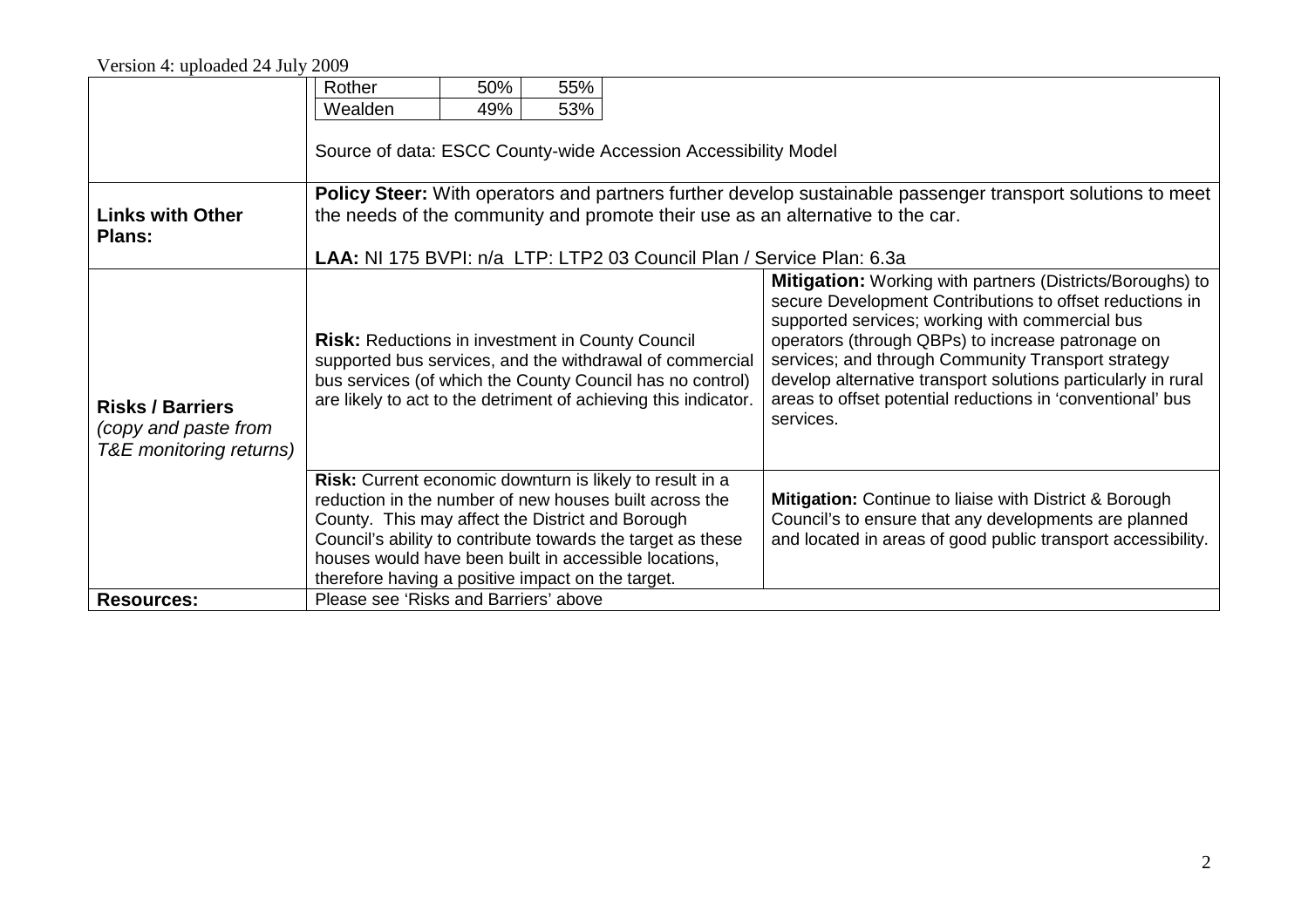*Indicator Leads should list of ALL activities undertaken by partners which will contribute to the successful achievement of the National indicator. Not all activities will relate specifically to the targets(s) used; where they do they should be identified. All partners will need to provide evidence which shows their activity is being achieved.*

| <b>Activity</b>                                                                                    | <b>Timescale</b>               | Interim Measure +<br>frequency of<br>measurement                                                                                                                      | <b>Partner</b>                                                                                                                                                                                                                 | <b>Named link</b>                       |
|----------------------------------------------------------------------------------------------------|--------------------------------|-----------------------------------------------------------------------------------------------------------------------------------------------------------------------|--------------------------------------------------------------------------------------------------------------------------------------------------------------------------------------------------------------------------------|-----------------------------------------|
| Description of activity                                                                            | When will it start<br>/ finish | How we know activity has<br>been achieved                                                                                                                             | Name of organisation                                                                                                                                                                                                           | Contact name & phone<br>number          |
| <b>Implementation of County Council's</b><br><b>Local Transport Plan Accessibility</b><br>Strategy | By end of<br>2010/11           | Completion of<br><b>Accessibility Strategy</b><br><b>Local Assessments</b><br>(ASLA) with our partners,<br>which are a key<br>component of Accessibility<br>Strategy. | <b>East Sussex County</b><br>Council (with District &<br>Borough Councils, and<br><b>Action in Rural Sussex</b><br>through Rural Access<br>to Services<br>Programme (see<br>further below for<br>details on RASP<br>programme) | <b>James Harris</b><br>$(01273)$ 482158 |
| As above                                                                                           | Ongoing                        | Target ESCC 'supported'<br>bus services around<br>accessibility to key<br>centres.                                                                                    | <b>ESCC</b>                                                                                                                                                                                                                    | Neil Maguire<br>(01273) 482147          |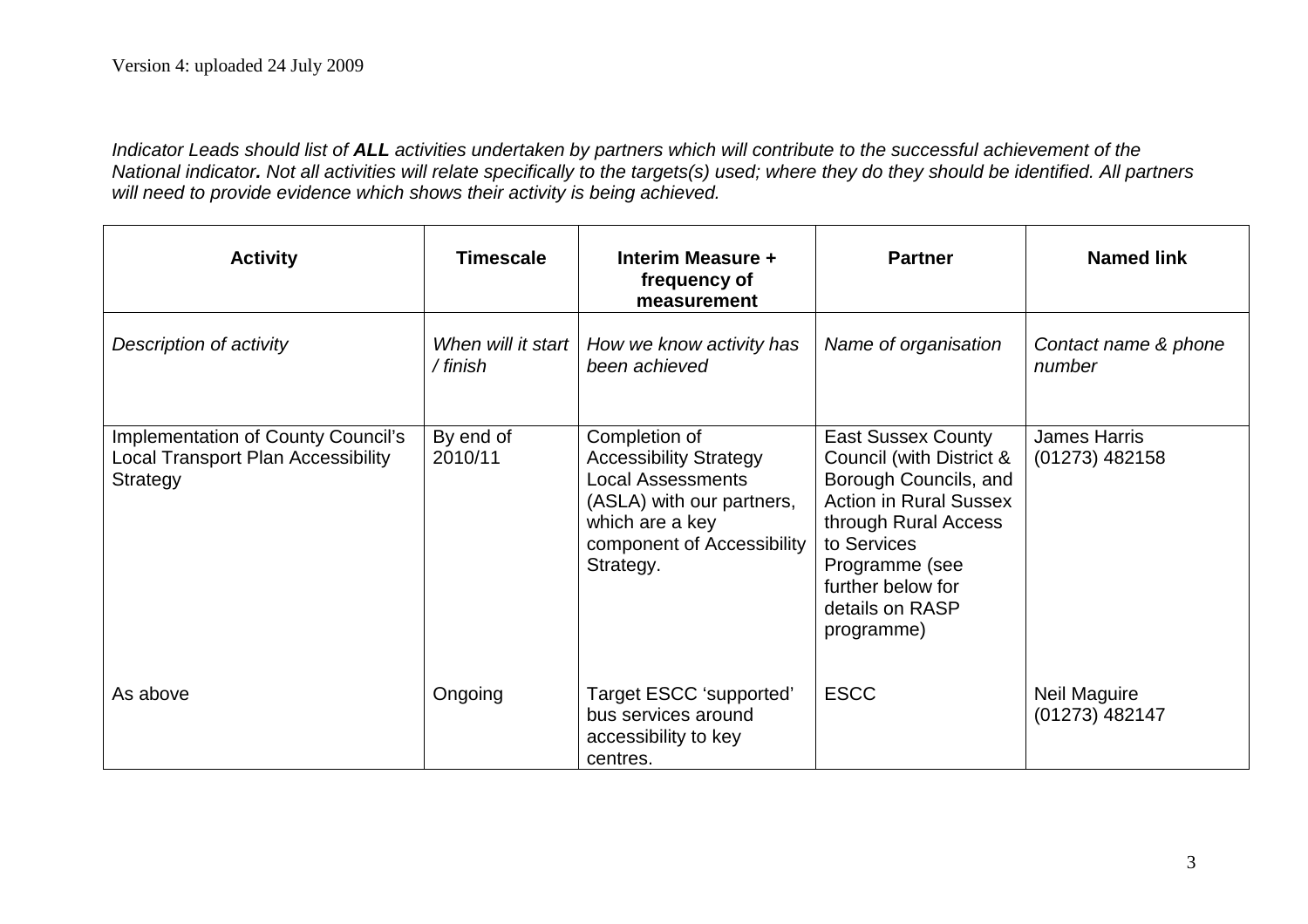| Work with commercial bus operators<br>through Quality Bus Partnerships<br>(QBP) in Hastings and Eastbourne                                                  | Ongoing                                             | Patronage increases for<br>each QBP reported<br>through Transport &                               | <b>East Sussex County</b><br>Council                                                                                                                                                      | Jon Wheeler – for<br><b>Hastings QBP</b><br>(01273) 482212                     |
|-------------------------------------------------------------------------------------------------------------------------------------------------------------|-----------------------------------------------------|---------------------------------------------------------------------------------------------------|-------------------------------------------------------------------------------------------------------------------------------------------------------------------------------------------|--------------------------------------------------------------------------------|
| to increase bus patronage, and<br>where possible, negotiate increased<br>coverage of commercial services                                                    |                                                     | Environment<br>Departmental<br><b>Performance Monitoring</b><br>process                           |                                                                                                                                                                                           | Mark Valleley – for<br>Eastbourne QBP<br>(01273) 482237                        |
| Using Development Contributions to<br>fund bus services at new<br>development, where appropriate<br>(depending on nature/scale/location<br>of development). | Ongoing                                             | Amount of funding<br>secured annually                                                             | <b>East Sussex County</b><br>Council, with District<br>and Borough Councils                                                                                                               | <b>Claire Warwick</b><br>$(01273)$ 482239                                      |
| Development of the Community<br><b>Transport Strategy and Bus Strategy</b><br>for East Sussex                                                               | <b>Final Strategy</b><br>anticipated<br>August 2009 | Delivery of both strategies.                                                                      | <b>East Sussex County</b><br><b>Council; Community</b><br><b>Transport Operators;</b><br>District & Borough<br>Councils; Town &<br>Parish Councils; and<br><b>Action in Rural Sussex.</b> | Roger Williams<br>(01273) 482272                                               |
| Location of new development<br>(particularly housing) where possible<br>in accessible locations served public                                               | Ongoing, but<br>starts with<br>development of       | LDFs adopted with<br>appropriately accessible<br>sites/locations included for<br>new development. | <b>Lewes District Council</b>                                                                                                                                                             | Paul Hoppen (Assistant<br>Director - Policy &<br>$Projects) - 01273$<br>484436 |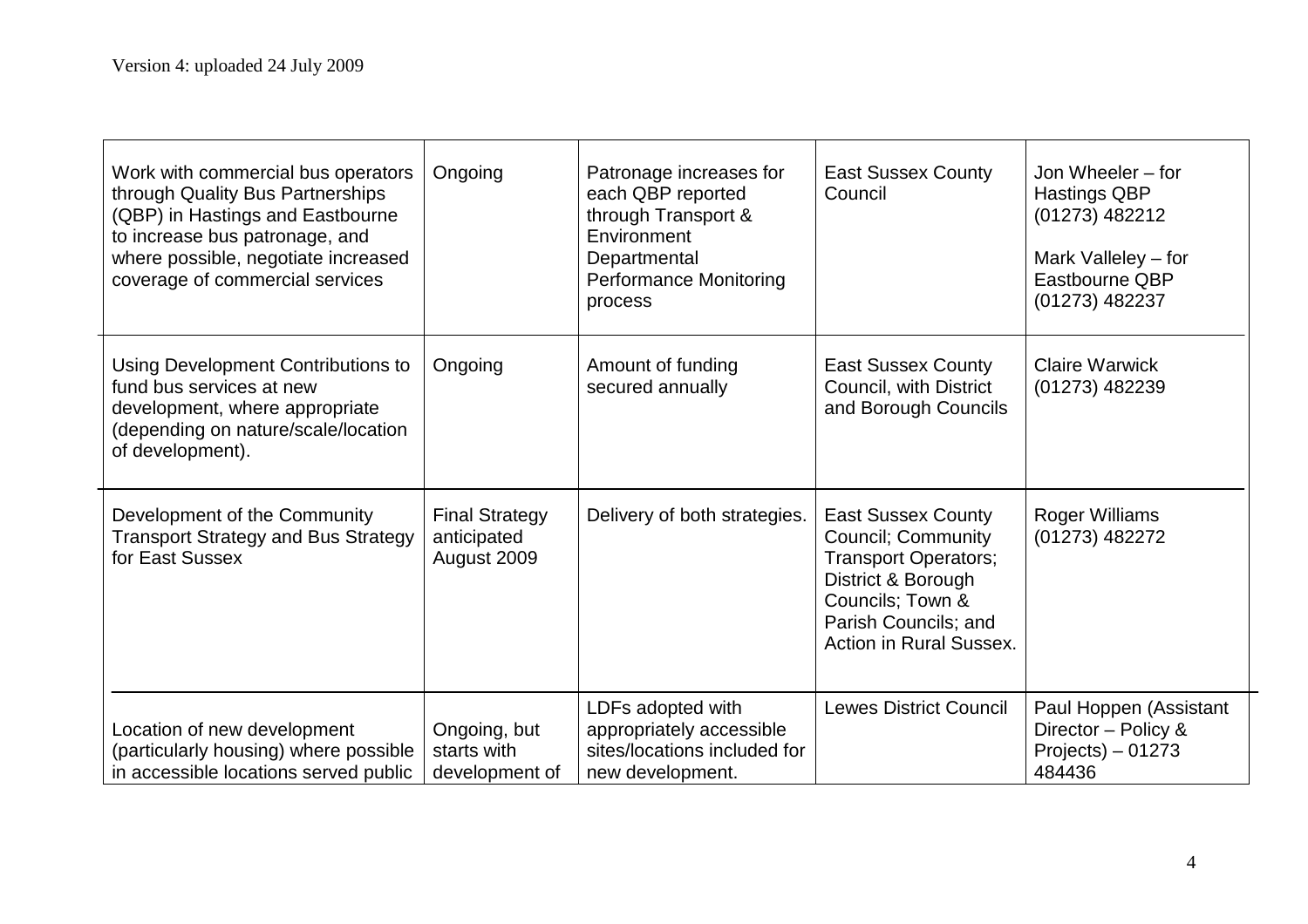| transport through Local<br>Development Frameworks (LDF)                                                                                | core strategy<br>(including sites<br>and options)<br>and concludes<br>with formal<br>adoption of LDF<br><b>Issues &amp;</b><br><b>Options</b><br>undertaken<br>September<br>$2005 -$ planning<br>to republish<br>Preferred<br>Options in<br>January 2009<br>Public<br>Examination<br>expected<br>August 2010 -<br>adoption<br>anticipated<br>December 2010 |                                                                                                   |                                    |                                 |
|----------------------------------------------------------------------------------------------------------------------------------------|------------------------------------------------------------------------------------------------------------------------------------------------------------------------------------------------------------------------------------------------------------------------------------------------------------------------------------------------------------|---------------------------------------------------------------------------------------------------|------------------------------------|---------------------------------|
|                                                                                                                                        |                                                                                                                                                                                                                                                                                                                                                            |                                                                                                   |                                    |                                 |
| Location of new development<br>(particularly housing) where possible<br>in accessible locations served public<br>transport through LDF | Ongoing, but<br>starts with<br>development of<br>core strategy<br>(including sites                                                                                                                                                                                                                                                                         | LDFs adopted with<br>appropriately accessible<br>sites/locations included for<br>new development. | <b>Wealden District</b><br>Council | David Philips - 01892<br>602587 |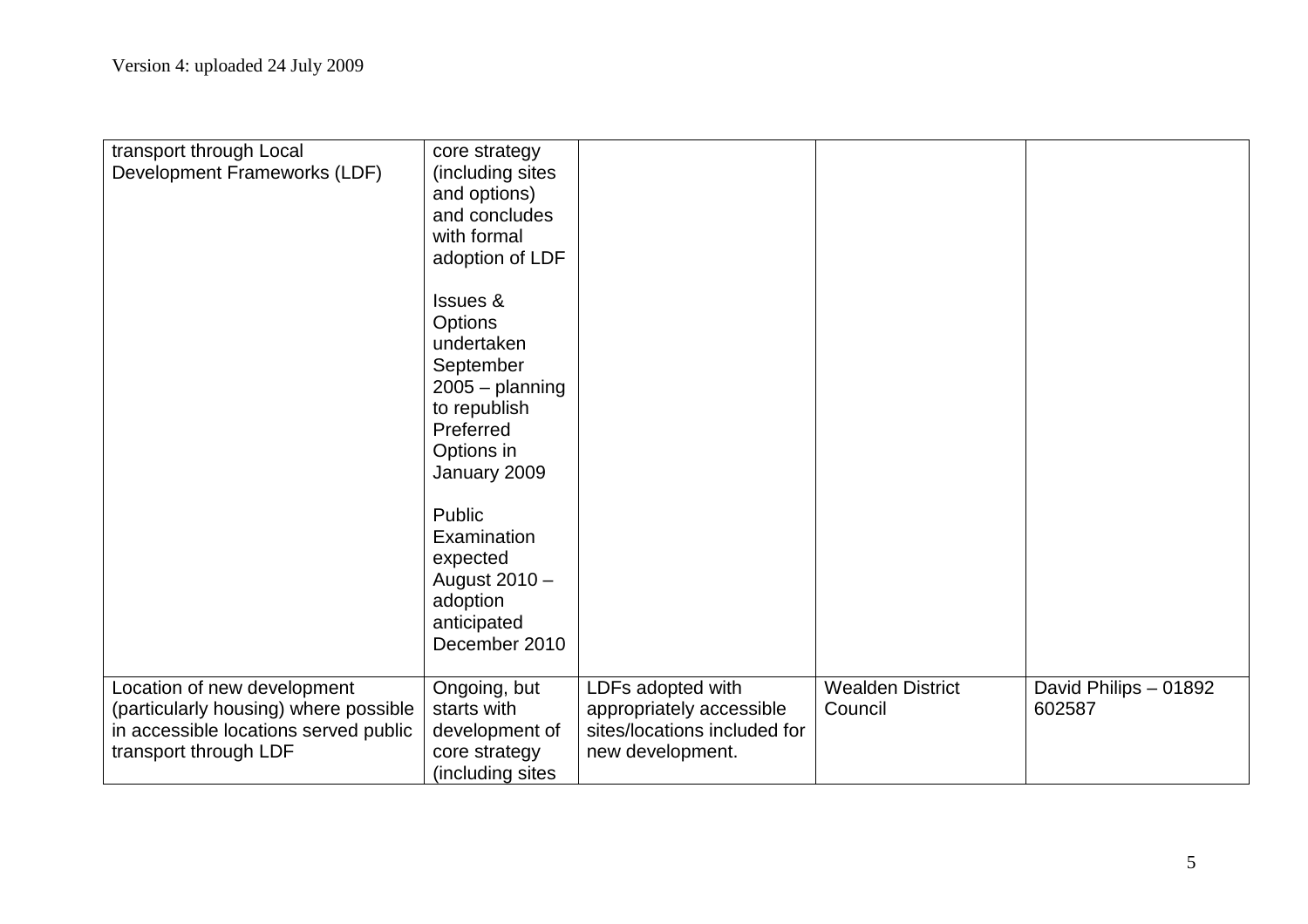|                                                                                                                                        | and options)<br>and concludes<br>with formal<br>adoption of LDF<br><b>Issues &amp;</b><br>Options<br>identified<br>July/August<br>2007 - Revised<br>Issues &<br>Options<br>anticipated<br>Spring 2009. No<br>timescales on<br>public<br>examination, or |                                                                                                   |                             |                                |
|----------------------------------------------------------------------------------------------------------------------------------------|---------------------------------------------------------------------------------------------------------------------------------------------------------------------------------------------------------------------------------------------------------|---------------------------------------------------------------------------------------------------|-----------------------------|--------------------------------|
| Location of new development<br>(particularly housing) where possible<br>in accessible locations served public<br>transport through LDF | final adoption.<br>Ongoing, but<br>starts with<br>development of<br>core strategy<br>(including sites<br>and options)<br>and concludes<br>with formal<br>adoption of LDF<br><b>Issues &amp; options</b><br>identified                                   | LDFs adopted with<br>appropriately accessible<br>sites/locations included for<br>new development. | Hastings Borough<br>Council | Jane Jackson - 01424<br>783320 |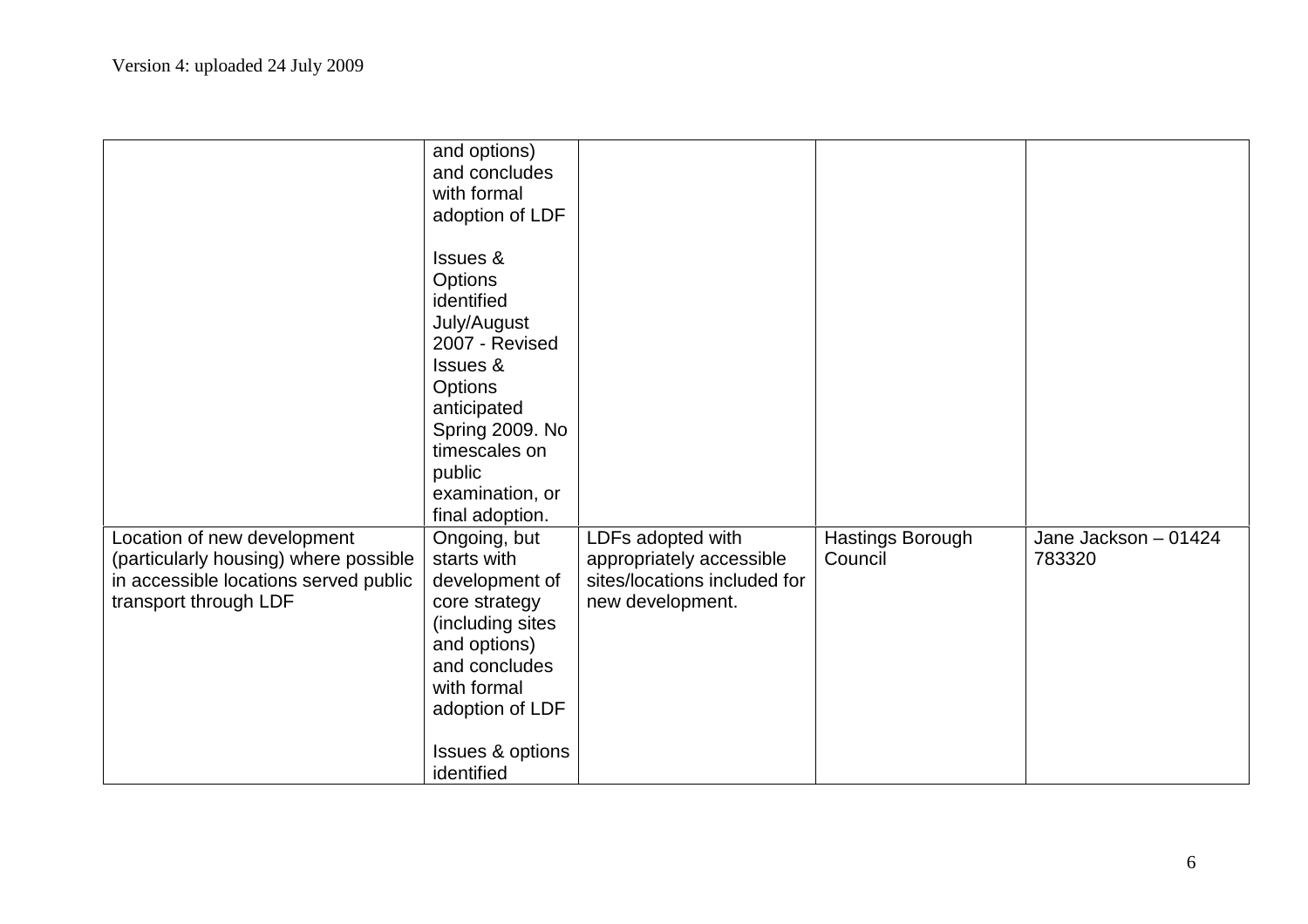|                                                                                                                                        | November 2006<br>- preferred<br>options<br>consultation<br><b>Summer 2008.</b><br>Public<br>examination<br>expected July<br>2009, with final<br>adoption<br>anticipated<br>January 2010.                                                                                         |                                                                                                   |                                |                                |
|----------------------------------------------------------------------------------------------------------------------------------------|----------------------------------------------------------------------------------------------------------------------------------------------------------------------------------------------------------------------------------------------------------------------------------|---------------------------------------------------------------------------------------------------|--------------------------------|--------------------------------|
| Location of new development<br>(particularly housing) where possible<br>in accessible locations served public<br>transport through LDF | Ongoing, but<br>starts with<br>development of<br>core strategy<br>(including sites<br>and options)<br>and concludes<br>with formal<br>adoption of<br>LDF.<br><b>Issues &amp; options</b><br>identified<br>October 2006 -<br>preferred<br>options<br>consultation<br>Summer 2008. | LDFs adopted with<br>appropriately accessible<br>sites/locations included for<br>new development. | <b>Rother District Council</b> | David Marlow - 01424<br>787635 |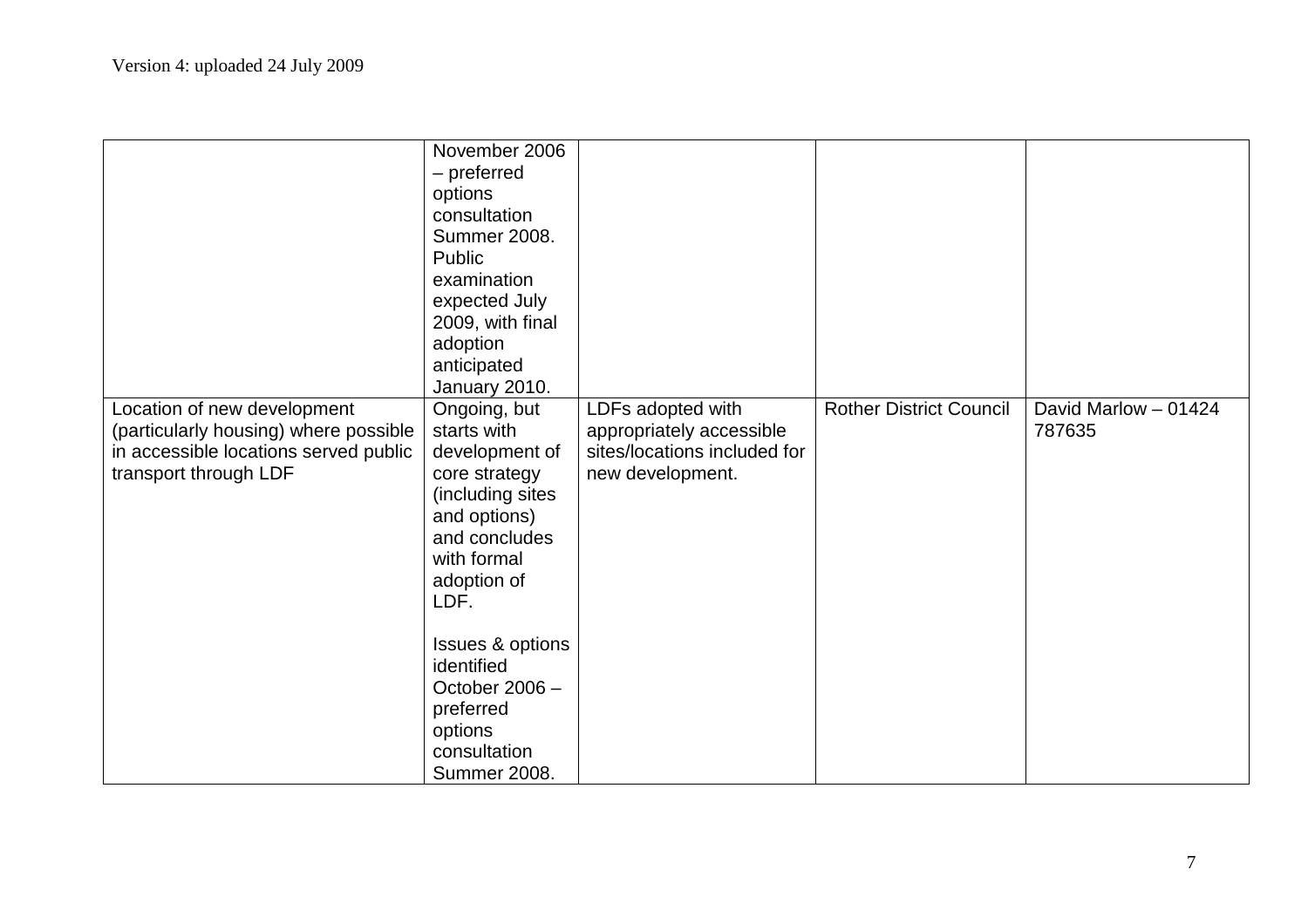|                                                                                                                                        | Public<br>examination<br>expected July<br>2009, with final<br>adoption<br>anticipated<br>January 2010.                                                                                                                                                                                                                                                                   |                                                                                                   |                               |                                |
|----------------------------------------------------------------------------------------------------------------------------------------|--------------------------------------------------------------------------------------------------------------------------------------------------------------------------------------------------------------------------------------------------------------------------------------------------------------------------------------------------------------------------|---------------------------------------------------------------------------------------------------|-------------------------------|--------------------------------|
| Location of new development<br>(particularly housing) where possible<br>in accessible locations served public<br>transport through LDF | Ongoing, but<br>starts with<br>development of<br>core strategy<br>(including sites<br>and options)<br>and concludes<br>with formal<br>adoption of<br>LDF.<br><b>Issues &amp; options</b><br>identified May<br>2005. Next<br>formal<br>consultation<br>stage expected<br>January 2009.<br>No timescales<br>agreed yet for<br>public<br>examination, or<br>final adoption, | LDFs adopted with<br>appropriately accessible<br>sites/locations included for<br>new development. | Eastbourne Borough<br>Council | Jeff Collard - 01323<br>415252 |